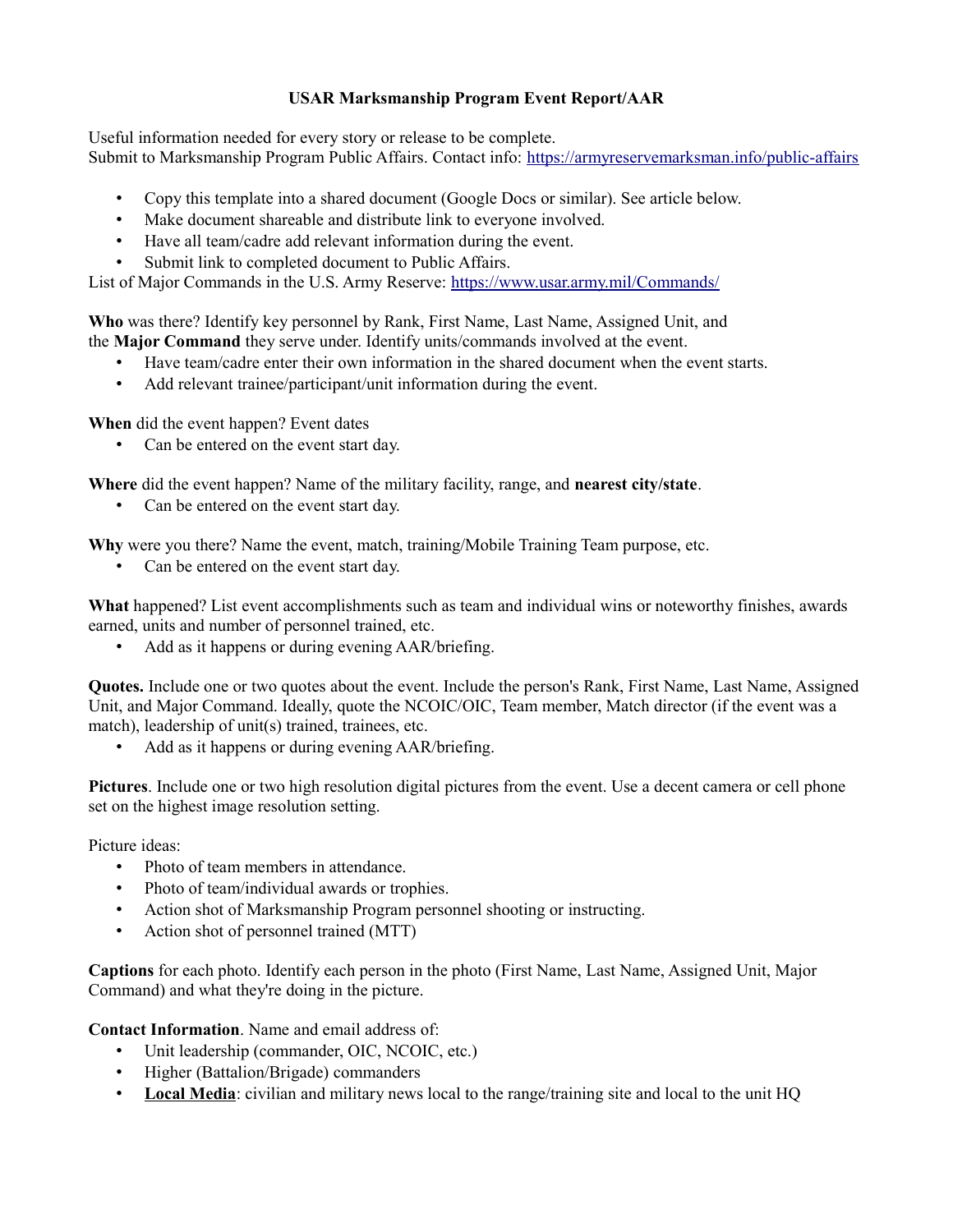

# **Army Reserve Marksman**

# Improved AAR

*Sgt. 1st Class John M. Buol Jr.*  **Intent**: Earn increased positive publicity for our Marksmanship Program throughout the entire Army Reserve and the public at large.

**BLUF**: Create shared Google Doc with team members; gather 5W (Who, What When, Where, Why) info, 1-2 quotes, 1-2 pictures with captions; submit to Public Affairs by the event's end.

Army Reserve leadership has granted our Marksmanship Program UNLIMITED access to its official news channels. Every news item we publish via formal Public Affairs (not social media like Facebook) will go out to every main USAR official website and the Double Eagle app. Furthermore, every relevant Major Command also has its own official website and news list. Every official Public Affairs item we publish that mentions a given Major Command will also appear in that Major Command's news feed and website.

We can literally force USARC and every mentioned Major Command news outlet to cover every Public Affairs item the Marksmanship Program produces. But only if that information is submitted to our Public Affairs so it can make it to those official channels.

The only obstacle to increasing the Marksmanship Program's exposure to all Soldiers throughout the entire Army Reserve via official channels is you and the members of the Marksmanship Program. USARC has granted us the freedom to publish at will, if we'll take it.

This can be readily done. No, it does not require specially-designated personnel to accomplish. Any literate Soldier on the ground with an ounce of motivation and a sense of pride and ownership can get it done. Here's how to make it easy.

#### **Leverage Technology**

The primary components of any information release is the 5Ws: Who, What, When, Where, Why. Add in a few pictures with captions and a relevant quote or two from the participants and you're done.

Before the event or training begins, create a Google Document at https://docs.google.com and install the Google Docs (Google LLC) productivity app on your phone or smart

## **Call For Articles**

All articles, and ideas helpful to improving small arms training, qualification, and competition for Army Reserve Soldiers are welcome. Submit anything you'd like included in Army Reserve Marksman Contact: http://**ArmyReserveMarksman.info/public-affairs**

device linked to your free Google account. If you have a Gmail address, you already have an account. You also probably already have this app, especially if you're using an Android device.

Start a new, blank document by clicking the multi-colored plus sign. Name it something appropriate by tapping/clicking "Untitled document" and renaming it. Exit out by clicking the check mark (top left) or by backing out with your browser's left arrow.



If using the app on

your phone, click the stack of three dots at the low right corner of your document. Confirm that "Link sharing on" is green. If not, tap "Link sharing off" to turn it on. Then tap Share. Tap the green link icon below "Who has access", then tap the dropdown. Back out to the main Google Doc screen and again tap the stack of three dots. Select "Copy link" and share that link via text or email to everyone on your team at the event.

If using a browser, after creating a Document, click File -> Share -> Get shareable link. Then click the dropdown "Anyone with the link can view" and select the "Can edit" button under the "Anyone with the link can..." list. Make sure it reads "can edit". Then click "Copy link" and share that link via text or email to everyone on your team.

Use https://www.pushbullet.com or https://messages. android.com or https://www.imobie.com/anytrans or simi-

### **Army Reserve Postal Matches**

All units are eligible to be a part of the World-wide Chief, Army Reserve Postal Matches and all Soldiers and encouraged to participate. Host during the conduct of routine qualification at no expense to the unit or to Soldiers. Learn more at

**https://www.usar.army.mil/ARM http://ArmyReserveMarksman.info/postal-match**